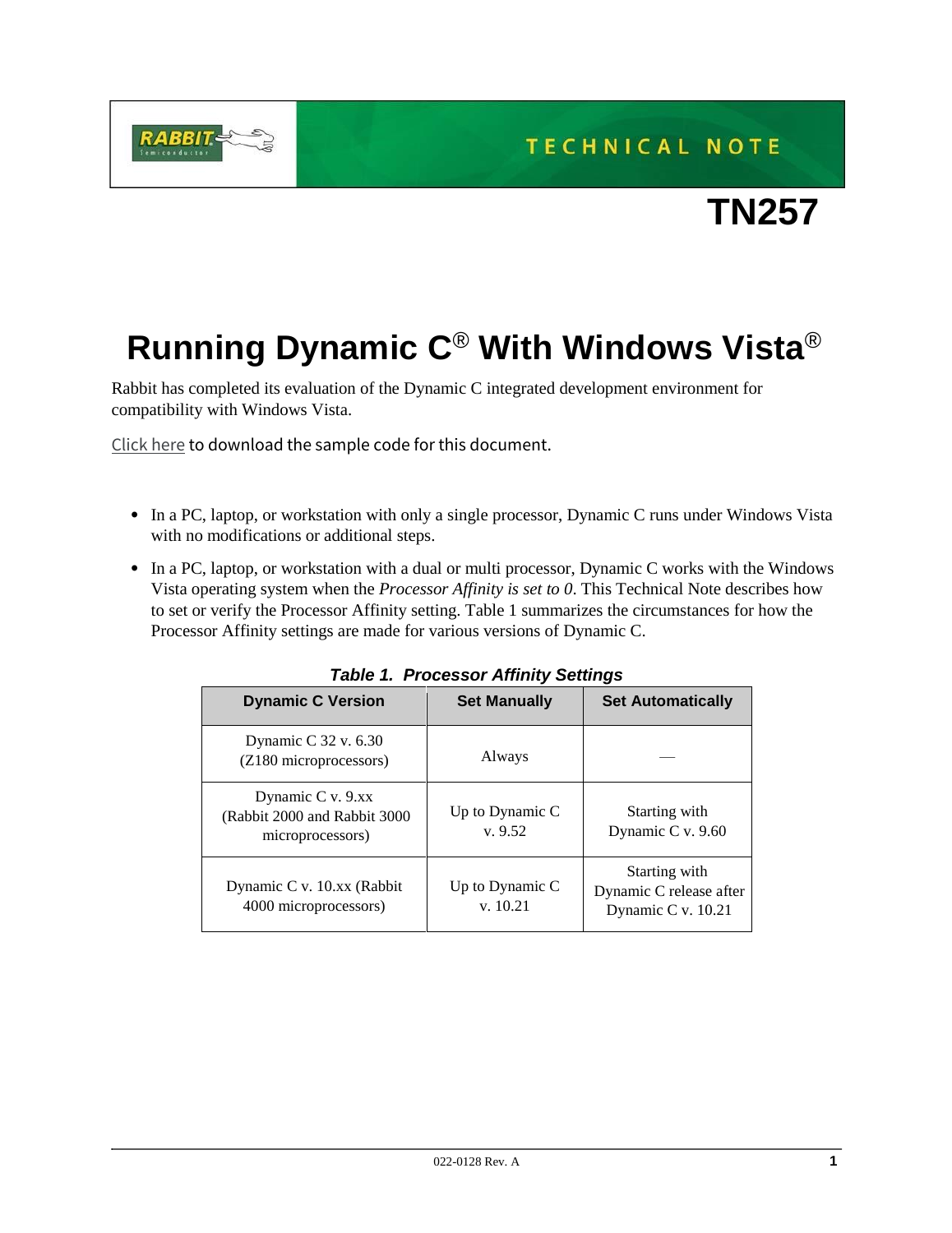## **Set/Verify Processor Affinity Manually**

- 1. Once Dynamic C is installed, start Dynamic C by double-clicking the Dynamic C icon on your desktop or in your **Start** menu.
- 2. Open the Windows Task Manager by right-clicking an empty space on the Windows taskbar, and then clicking **Task Manager**.
- 3. Click on the "Processes" tab in the Windows Task Manager, and select the Dynamic C image name. The image name you are looking for will be that of the Dynamic C **.exe** file, which will likely have the format **Dcrab\_xxx**, where **xxx** corresponds to the version number.

| Applications                  | Processes   Performance   Networking |     |                    |  |
|-------------------------------|--------------------------------------|-----|--------------------|--|
| <b>Image Name</b>             | <b>User Name</b>                     | CPU | Mem Usage          |  |
| ac conduit en.exe             | user7                                | 00  | 7,652K             |  |
| acrotray.exe                  | user7                                | 00  | 3,876K             |  |
| WINWORD.EXE                   | user7                                | 00  | 43,684K            |  |
| <b>OLITLOOK.EXE</b>           | user7                                | 00  | 7,264K             |  |
| communicator.exe              | Liser7                               | 00  | 12.812K            |  |
| ctfmon.exe                    | user7                                | 00  | 5,528K             |  |
| attask.exe                    | user7                                | 00  | 2.104K             |  |
| PccNTMon.exe                  | user7                                | 00  | 4,196K             |  |
| AGRSMMSG.exe                  | user7                                | 00  | 2,248K             |  |
| WISPTIS.EXE                   | user7                                | 00  | 3,768K             |  |
| AOM.exe                       | user7                                | 00  | 6,464K             |  |
| roiFileTransferAg             | user7                                | 00  | 22,304K            |  |
| SCHView.exe                   | user7                                | 00  | 2,972K             |  |
| wmipryse.exe                  | <b>SYSTEM</b>                        | 00  | 8,864K             |  |
| explorer.exe                  | user7                                | 02  | 16,972K            |  |
| Dcrab 10.11.exe               | user7                                | 00  | 2,500K             |  |
| FH7.exe                       | user7                                | 94  | 4,248K             |  |
| Ymsgr tray.exe                | user7                                | 00  | 4.444K             |  |
| FSHOT6.EXE                    | user7                                | 00  | 8,952K             |  |
| Tml isten.exe                 | <b>SYSTEM</b>                        | nn. | 7.348K             |  |
| Show processes from all users |                                      |     | <b>End Process</b> |  |

 $\boxtimes$ 

4. Right-click on the Dynamic C image name, then click **Set Affinity**....

5. You will see a list of available processors and check boxes. Only **CPU0** needs to be checked. *Uncheck* any other processors if they are checked. Click **OK**, and close the Windows Task Manager.

## **Set Processor Affinity Via Utility**

A utility is included with this Technical Note to allow you to start Dynamic C with the *Processor Affinity set to 0* for versions of Dynamic C where the Processor Affinity must be set manually.

- 1. Open the **TN257.zip** file, and extract the files.
- 2. Use the Windows **Start | Run** menu to launch the **RunOnCPU0.exe** executable.
- 3. Use the **BROWSE** button to find the Dynamic C **.exe** file, which will likely have the format **Dcrab** xxx, where xxx corresponds to the version number.